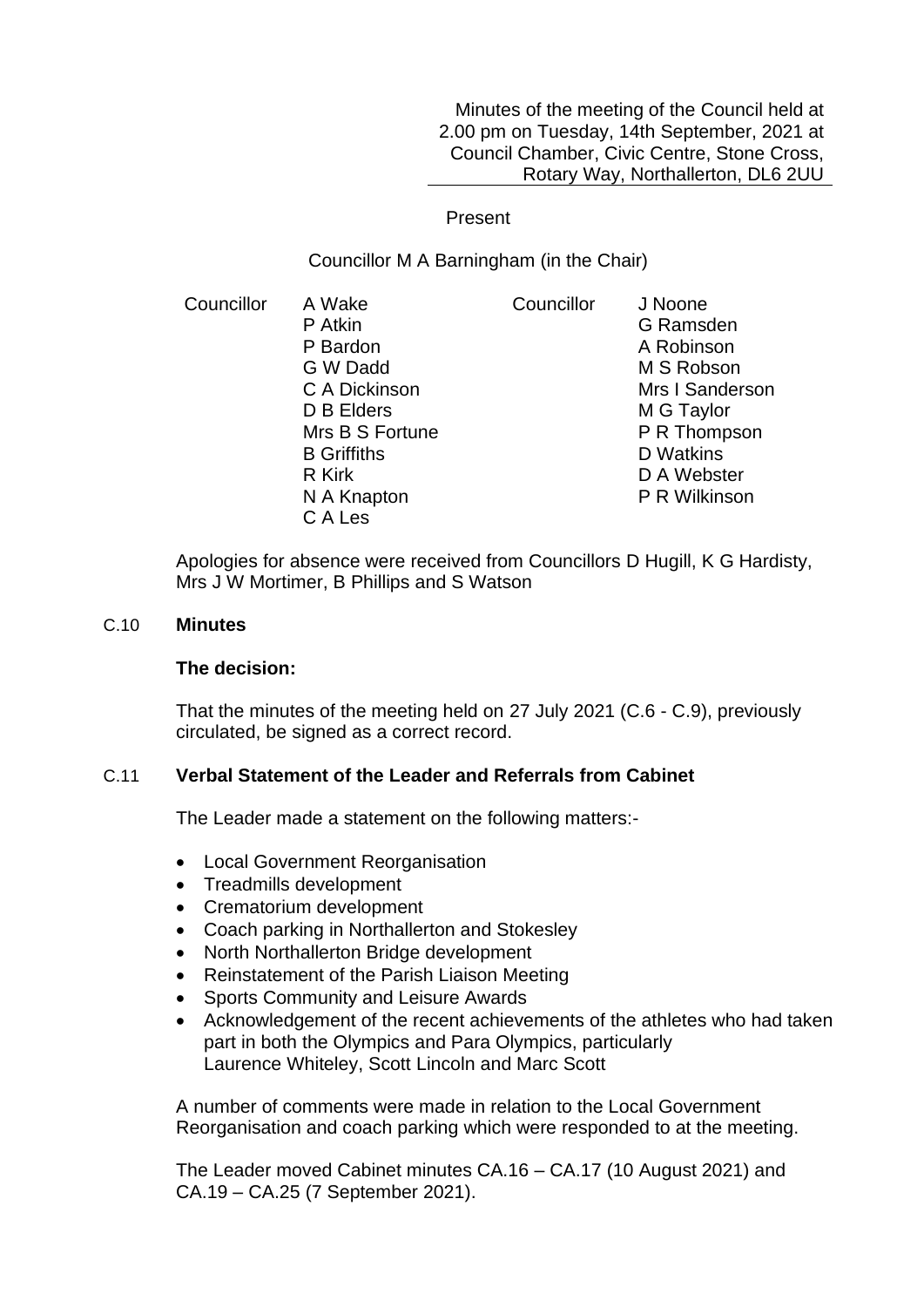# **The Decision:**

That the reports, resolutions and recommendations of the following meetings of the Cabinet be received, approved and adopted:-

| <b>Body</b> | Date of Meeting                    | <b>Minute Nos</b>                  |
|-------------|------------------------------------|------------------------------------|
| Cabinet     | 10 August 2021<br>7 September 2021 | $CA.16 - CA.17$<br>$CA.19 - CA.25$ |

Note: The meeting was adjourned at 2.08pm and reconvened at 2.11pm due to a network failure. Due to continued technical issues, reconnection to the network was not possible and the network failure resulted in the connection to the meeting via Teams for observers no longer being available.

# C.12 **Cabinet Portfolio Statements**

- (a) Councillor P R Wilkinson, Portfolio Holder for Economic Development and Finance made a statement regarding Additional Restrictions Grants and business support; Phase 3 of the Insight with Passion Workshops; workspaces (business centres), Councillor Wilkinson wished to acknowledge the continued hard work and support by the staff at the business centres who had operated throughout the pandemic; the Crematorium development; C4Di; Yorkshire Property Awards 2021 at which Treadmills won an award in recognition of the transformation of the former Northallerton Prison; Vibrant Market Towns and tourism. A number of questions were asked regarding the Treadmills development; Vibrant Market Towns and the provision of public conveniences within the market towns which were responded to at the meeting.
- (b) Councillor P R Thompson, Portfolio Holder for Leisure made a statement regarding the re-opening of the Leisure Centres; the re-development of Thirsk and Sowerby Leisure Centre; Thirsk and Sowerby Sports Village; Bedale Leisure Centre refurbishment; Northallerton Sports Village; CCTV and Hambleton Heroes.
- (c) Councillor Mrs I Sanderson, Portfolio Holder for Governance wished to record thanks on behalf of the Council to the Democratic Services Team for their work during the Pandemic which enabled the Council meetings to continue to take place and enabled the Council to continue to deliver services efficiently. Councillor Sanderson also made a statement regarding Customer Services Area Offices reopening; IT; communications; #Discover Hambleton; Northallerton Market; electric vehicle charging points. A number of questions were asked relating to communications which were responded to at the meeting.
- (d) Councillor D Webster, Portfolio Holder for Planning made a statement regarding Development Management, namely the number of applications received and processed; housing completions; staffing and the Royal